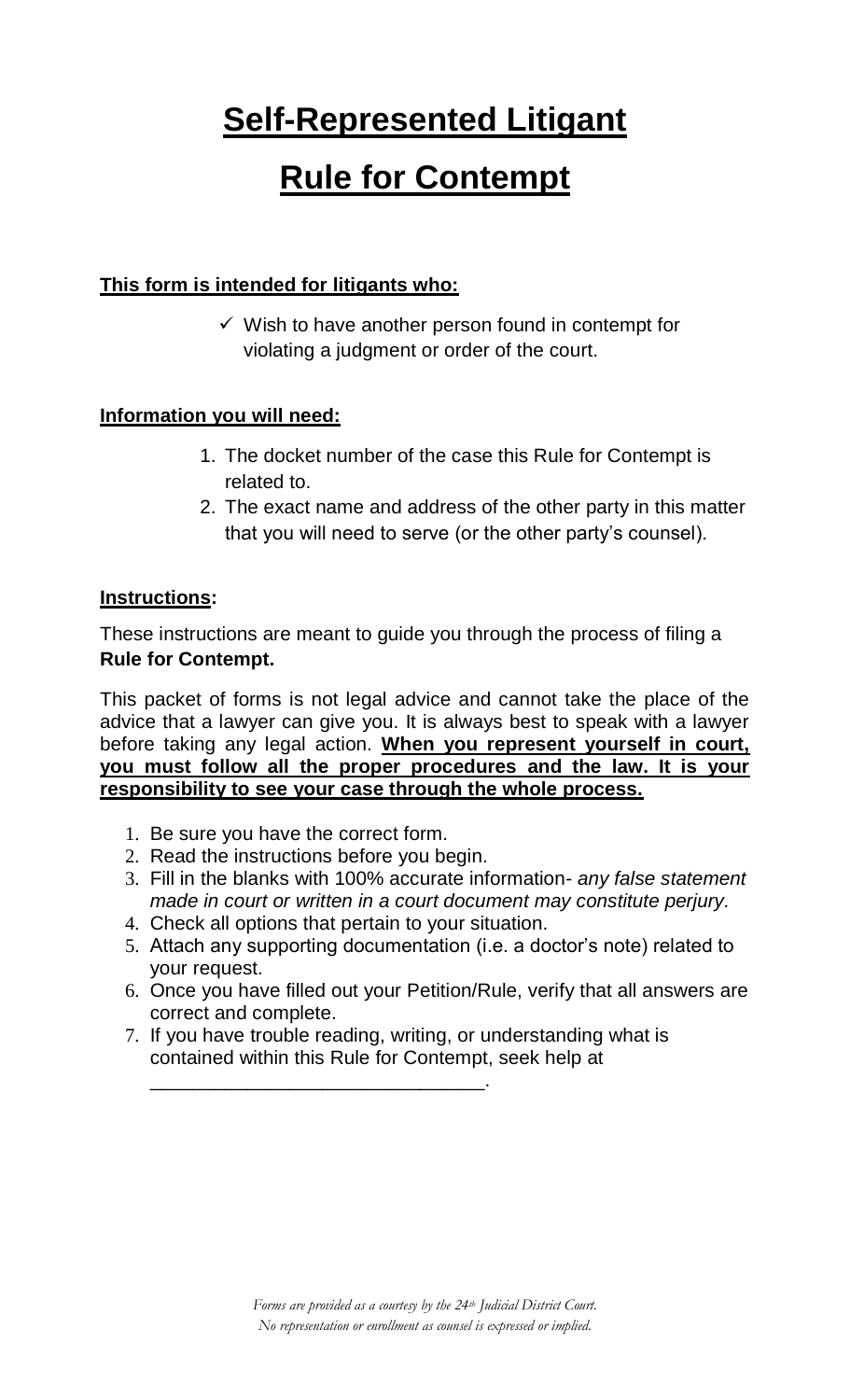|                                                                       | 24th JUDICIAL DISTRICT COURT                                                              |  |
|-----------------------------------------------------------------------|-------------------------------------------------------------------------------------------|--|
| (Petitioner)                                                          |                                                                                           |  |
| <b>VERSUS</b>                                                         | DOCKET NUMBER: ______________                                                             |  |
|                                                                       | JEFFERSON PARISH, LOUISIANA                                                               |  |
| (Defendant)                                                           |                                                                                           |  |
|                                                                       |                                                                                           |  |
|                                                                       | <b>RULE FOR CONTEMPT</b>                                                                  |  |
|                                                                       | NOW INTO COURT, comes ___________________________________(your name) who                  |  |
|                                                                       | respectfully represents that a judgment/order was issued on ___________(date) in the case |  |
|                                                                       |                                                                                           |  |
|                                                                       |                                                                                           |  |
| (information about judgment).                                         | ,我们也不会有什么。""我们的人,我们也不会有什么?""我们的人,我们也不会有什么?""我们的人,我们也不会有什么?""我们的人,我们也不会有什么?""我们的人          |  |
|                                                                       | Furthermore, _______________________________, (name of the other party) has violated this |  |
| judgment/order and is in Contempt of Court for the following reasons: |                                                                                           |  |
|                                                                       |                                                                                           |  |
|                                                                       |                                                                                           |  |
|                                                                       |                                                                                           |  |
|                                                                       |                                                                                           |  |
|                                                                       |                                                                                           |  |
|                                                                       |                                                                                           |  |
|                                                                       |                                                                                           |  |
| Add additional pages if necessary.                                    |                                                                                           |  |
|                                                                       | <b>Respectfully Submitted:</b>                                                            |  |
|                                                                       |                                                                                           |  |
|                                                                       |                                                                                           |  |
|                                                                       |                                                                                           |  |
|                                                                       | City, State Zip: _________________________                                                |  |
|                                                                       | Telephone: ____________________________                                                   |  |
|                                                                       |                                                                                           |  |

*Forms are provided as a courtesy by the 24th Judicial District Court. No representation or enrollment as counsel is expressed or implied.*